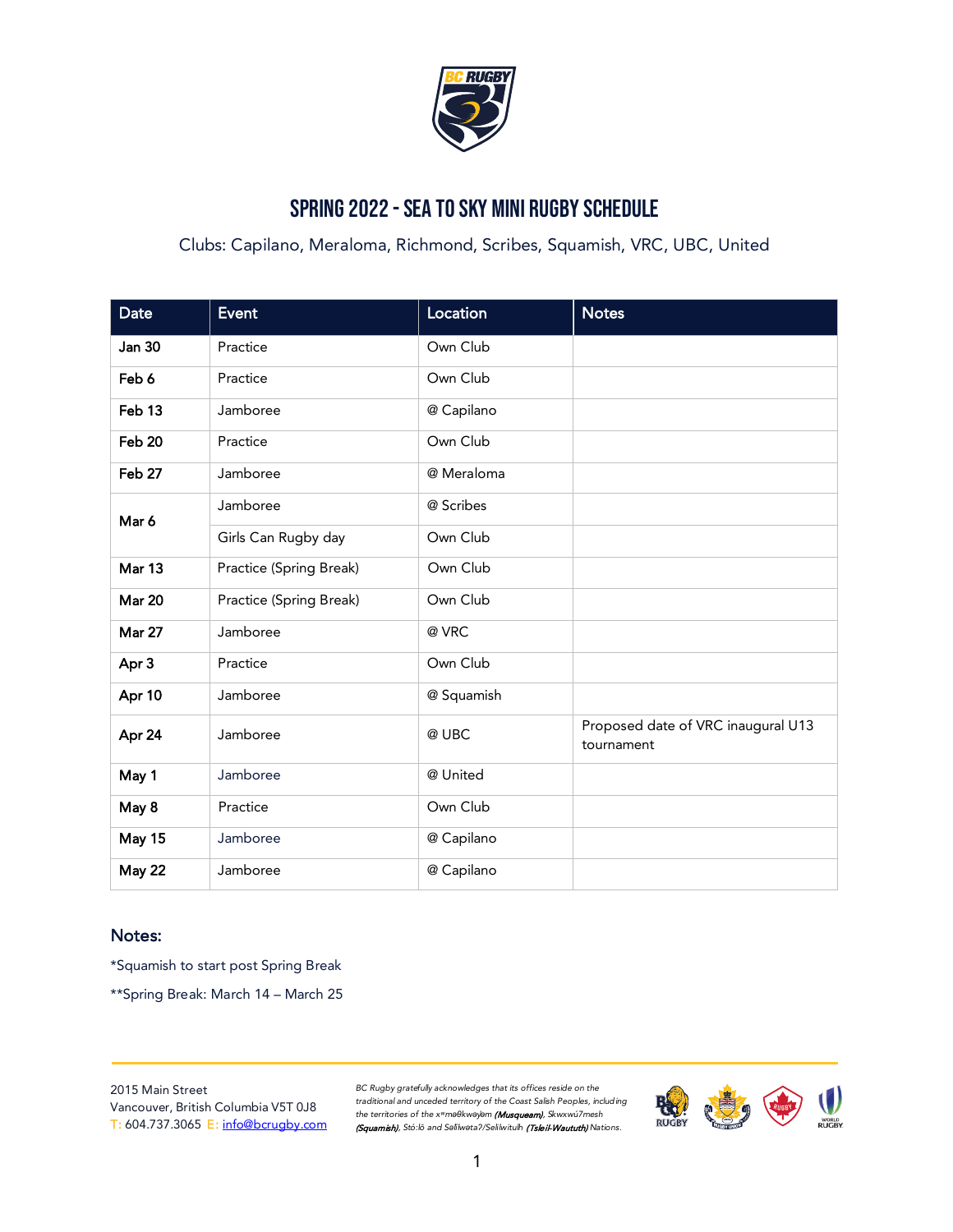

### Spring 2022 - Island Mini Rugby Schedule

North Island Clubs: Campbell River, Cowichan, Rapids South Island Clubs: CW, James Bay, Westshore

| <b>Date</b>       | <b>Event</b>        | Location         | <b>Notes</b>       |
|-------------------|---------------------|------------------|--------------------|
| Feb 27            | <b>U13-15 Games</b> | @ Cowichan       | All Clubs together |
| Mar 6             | <b>U13-15 Games</b> | @Westshore       | All Clubs together |
|                   | Girls Can Rugby day | Own Club         |                    |
| Mar <sub>13</sub> | <b>U13-15 Games</b> | @ Rapids         | All Clubs together |
| <b>Mar 27</b>     | Jamboree            | @ Campbell River | North              |
|                   | Jamboree            | @ CW             | South              |
| Apr 10            | Jamboree            | @ James Bay      | South              |
|                   | Jamboree            | @ Rapids         | <b>North</b>       |
| Apr 24            | Jamboree            | @ Westshore      | All Clubs together |
| May 8             | Jamboree            | @ Rapids         | All Clubs together |
| May 22            | Jamboree            | @ Cowichan       | All Clubs together |

2015 Main Street Vancouver, British Columbia V5T 0J8 T: 604.737.3065 E: [info@bcrugby.com](mailto:info@bcrugby.com)

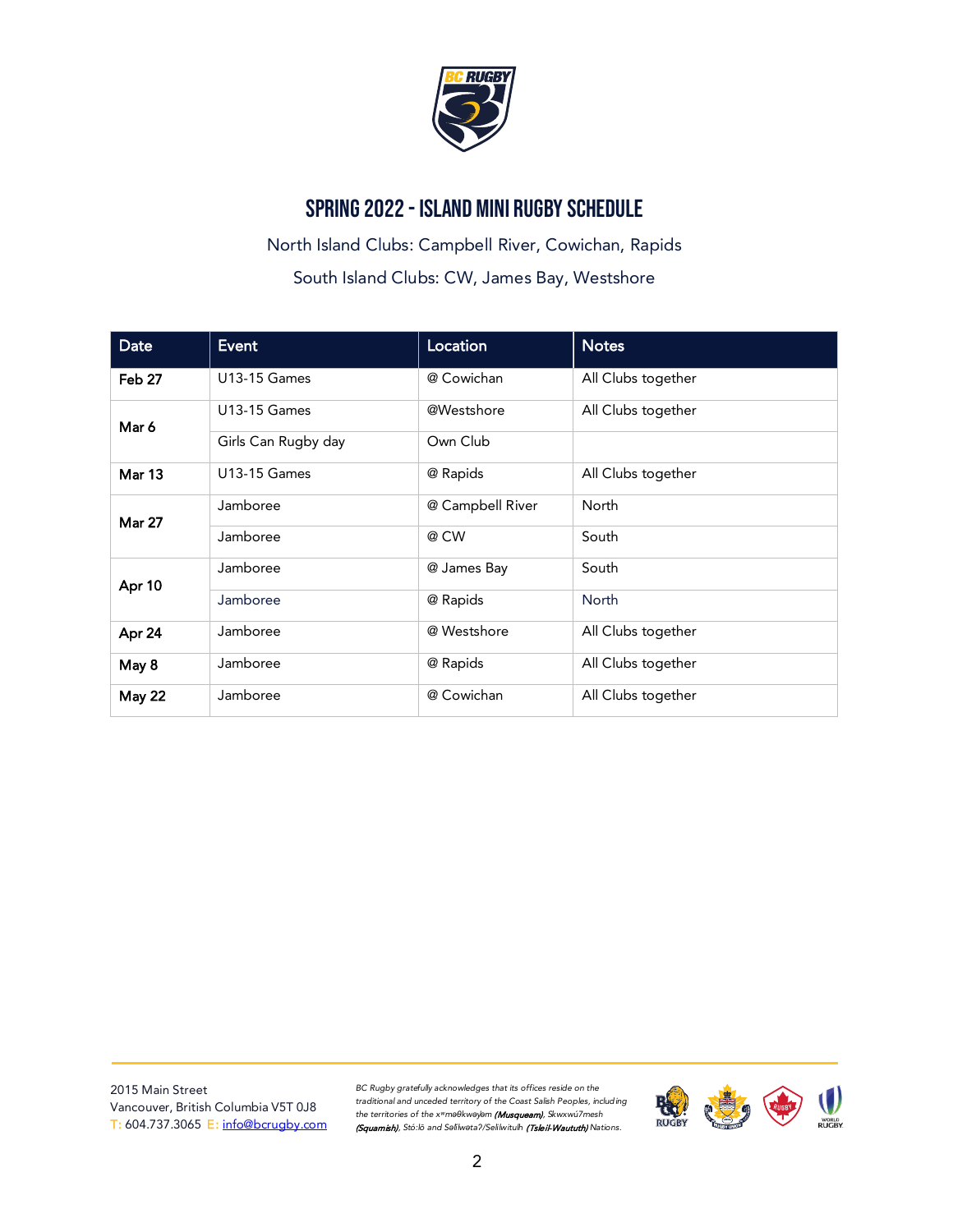

## Spring 2022 –Fraser Valley / Tri city Mini Rugby Schedule

Clubs: Bayside, Burnaby Lake, Langley, Surrey, United

| Date          | <b>Event</b>        | Location  | <b>Notes</b> |
|---------------|---------------------|-----------|--------------|
| Mar 6         | Girls Can Rugby day | Own Club  |              |
| <b>Mar 27</b> | Jamboree            | @ United  |              |
| Apr 10        | Jamboree            | @ Bayside |              |
| Apr 24        | Jamboree            | @ Langley |              |
| May 8         | Jamboree            | @ Surrey  |              |
| <b>May 22</b> | Jamboree            | @ United  |              |

2015 Main Street Vancouver, British Columbia V5T 0J8 T: 604.737.3065 E: [info@bcrugby.com](mailto:info@bcrugby.com)